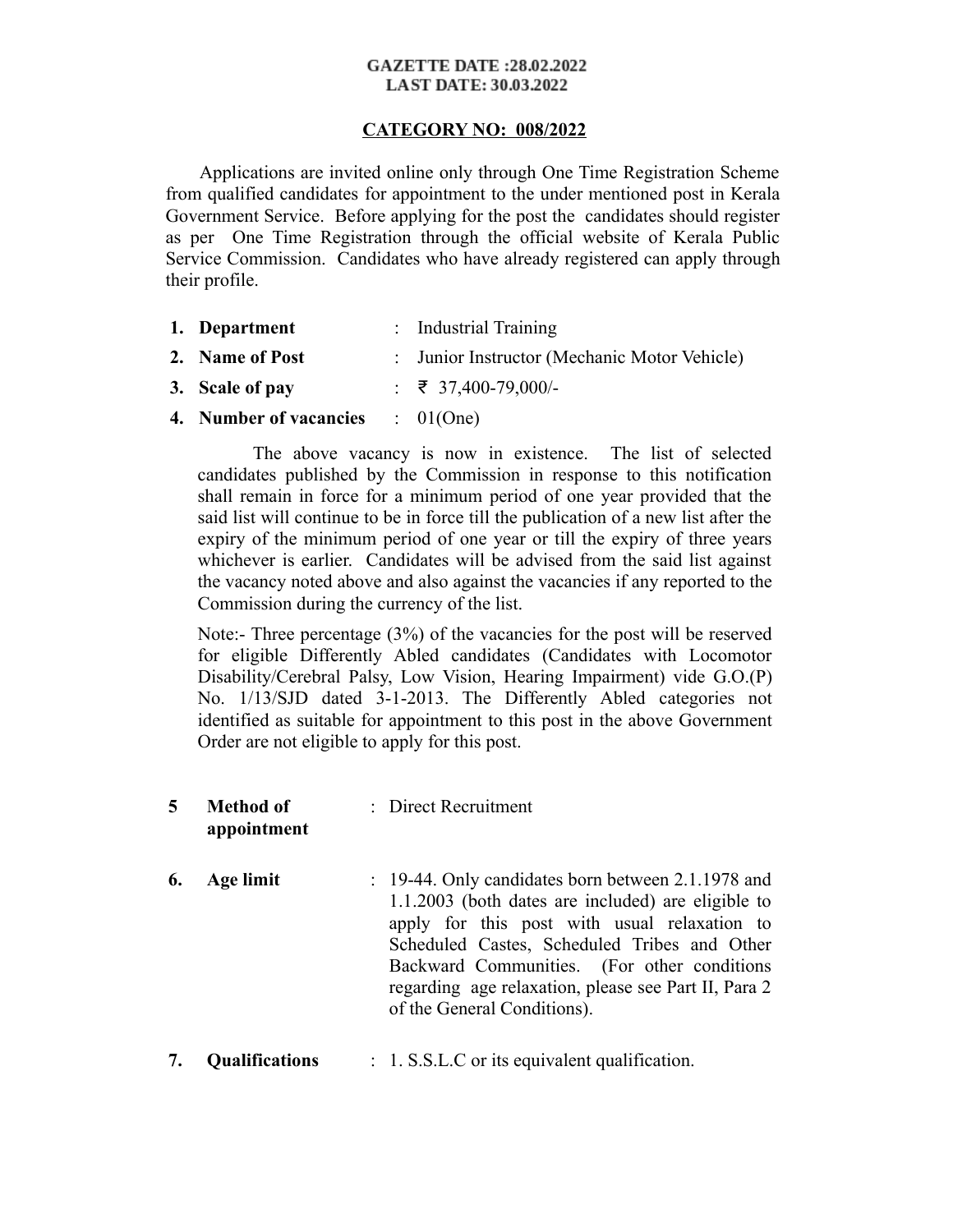2. (a) National Trade Certificate in the appropriate trade with three years experience in the trade after obtaining the certificate.

### OR

 (b) National Apprenticeship Certificate in the appropriate trade with one year experience after obtaining the certificate.

### OR

 (c) Diploma in the appropriate branch of Engineering from a Government or Government Recognized polytechnic or its equivalent qualification.

Note:-The experience gained by a Workshop Attender in the trade can also be deemed to be qualifying experience in the trade for selection to this post.

**Note:** 1. Rule 10 a (ii) of part II of KS&SSR is applicable.

- 2. Candidates who claim equivalent qualification instead of qualification mentioned in the notification shall produce the relevant **Government Order/ Equivalency Certificate from the institution concerned** to prove the equivalency at the time of verification, only then such qualification shall be treated as equivalent to the prescribed qualification.
- 3 In the case of difference in original caste/ community claimed in the application and that entered in SSLC book, the candidate shall produce a Gazette notification in this regard, along with Non Creamy Layer Certificate/ Community Certificate at the time of certificate verification.
- 4. Candidates belonging to SC/ST shall be exempted from the qualification of Experience prescribed for direct recruitment.
- 5. Candidates who claim qualification 2(a) or (b) should obtain experience certificate in the format given in Annexure itself and enter details regarding experience (certificate number, date, name of post, period, issuing authority, name of institution etc) and upload scanned image of the same/declaration (in the case of candidates who have possessed the required experience but have not obtained the experience certificate due to prevailing pandemic situation restrictions) in the profile to make submission of application possible. Candidates should produce the certificate as and when asked for the same by the Commission.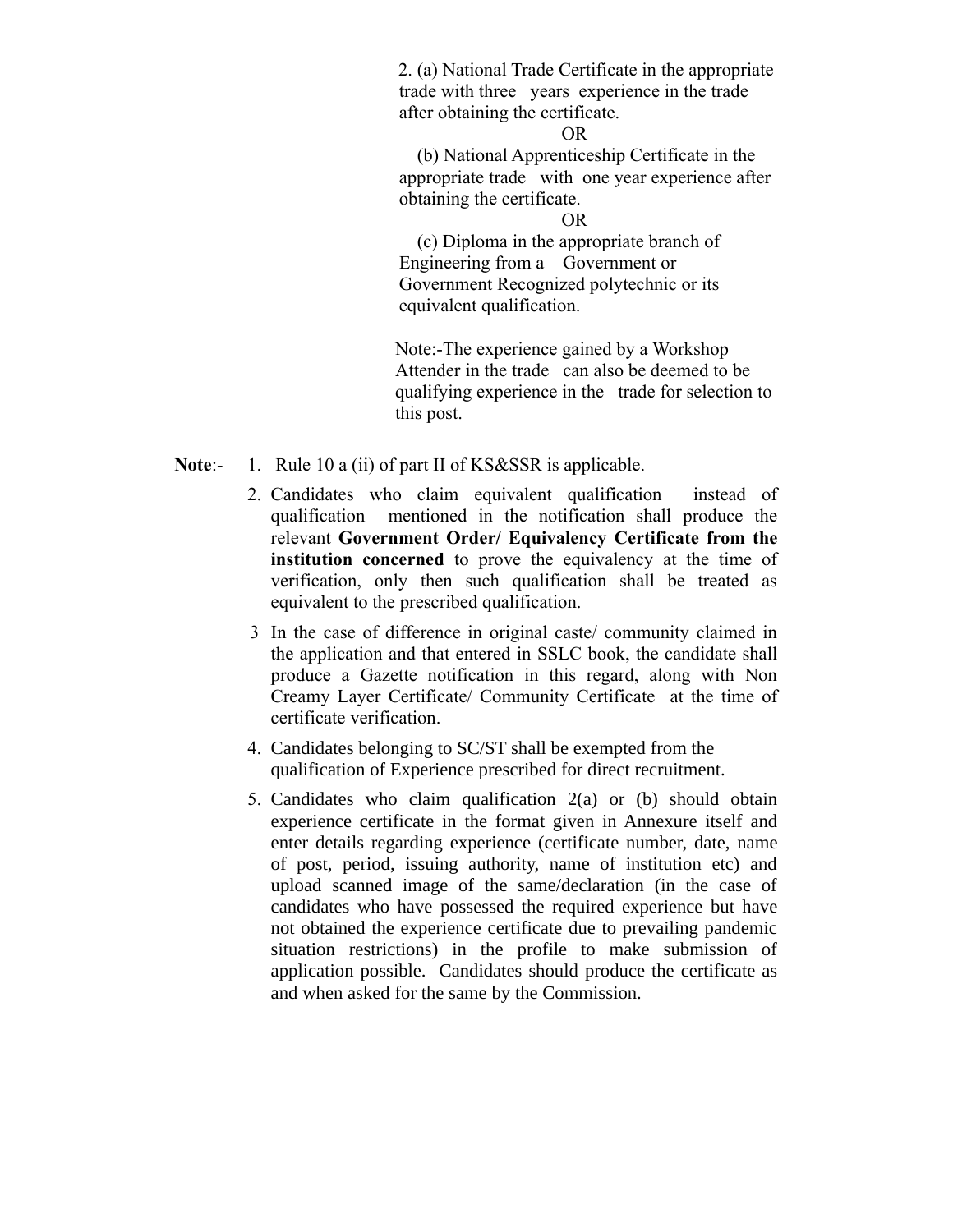# **ANNEXURE CERTIFICATE OF EXPERIENCE**

Name of firm (Company/Corporation/Govt. : Dept./ Co-operative Institution etc).

Registration No. (SSI Registration or any other Registration Number) with date of Registration  $\mathbb{R}^2$ 

Authority from where Registration obtained :

 Issued to Sri/Smt. .................................................................... ...(here enter the name and address of the candidate). This is to certify that the above mentioned person has worked/has been working/is working in this Institution as.................................... ….............(here enter the name of post holding or held and the nature of assignment ie. Regular worker/ Temporary worker/Paid Apprentice/Trainee/Casual Labourer etc. [Strike off whichever is not applicable]) on Rs................................................per day/ per mensem for a period of ..........years..................months................days from.................to ….....................

# **Dated Signature, Name and Designation of the issuing Authority Place : with Name of Institution**

**Date of Issue :**

 **(Office Seal)**

## **DECLARATION**

Certified that Smt/Sri.........................................mentioned in the above Experience Certificate has actually worked/is working as...................................................(Specify nature of employment) in the above institution during the period from..............................to.............................as per the entry in the Register............................(Name of Register to be specified) maintained by the employer as per the provision of the …............................................Act (Name of the Act/Rules to be specified).

Also certified that I am the Authorised Officer to inspect the registers kept by the employer as per the provisions of the …............................Act/Rules of the State/Central Government.

 **Signature with date** Place: **Name of Attesting Officer**  Date : **with Designation and Name of Office who is the notified enforcement officer as per Act and Rules.**

 **(Office Seal)**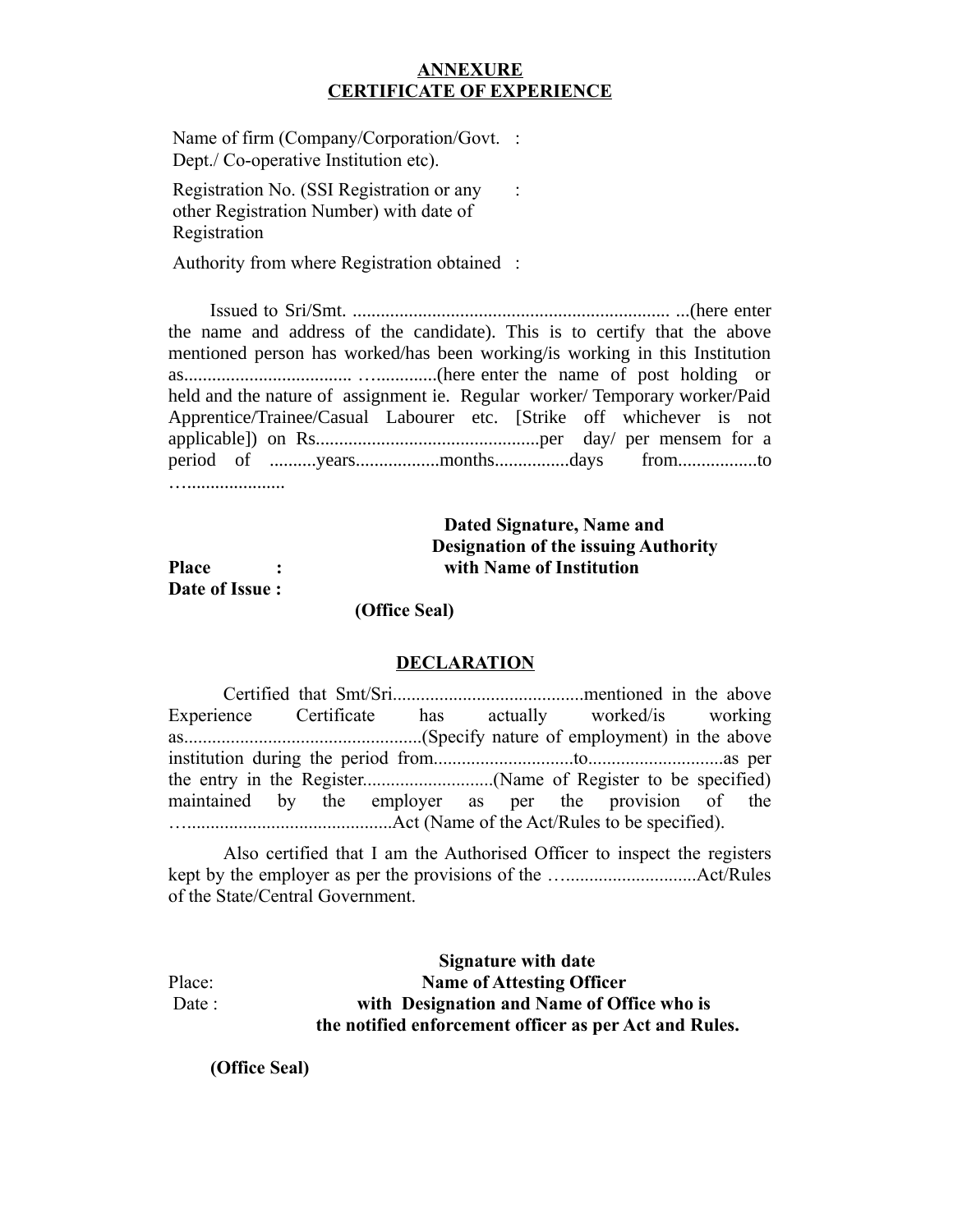**NB:** The veracity of the experience certificate will be subjected to scrutiny and legal actions will be initiated against those who issue or produce bogus certificate.

# **DECLARATION FOR THOSE WHO COULD NOT OBTAIN EXPERIENCE CERTIFICATE**

I, Sri/Smt . . . . . . . . . . . . . . . . . . . . . . . . . . . . . . . . .. . . . . . . . . . . . . . . . . . . . . . . . . . . . . . . . . . . . . . . . . . . . . . . . . . . .(here enter name and address of the candidate) certify that I have worked / have been working/ is working in......................................................................... (here enter name of Institution/Company /Corporation/Govt. Department /Co-operative institution etc.) as . . . . .. . . . . . . …............................(here enter the name of post holding or held and the nature of assignment ie. Regular worker/Temporary worker/Paid Apprentice /Trainee/Casual Labourer etc.[Strike off whichever is not applicable]) on Rs. . . . . . . . . . .. .per day/per mensem for a period of . . . . . . .years . . . . . . .months. . . . . . . ..days from . . . . . . .to . . . . . . . . . ..I will produce the prescribed experience certificate as and when called for by the Commission.

# Date :

# **Place:** Signature of Candidate

**8. Probation :** Every person appointed to this post shall be on probation from the date on which he/she joins duty for a total period of two years of duty within a continuous period of three years.

# **9 Method of submitting applications :-**

(a) Candidates must register as per 'ONE TIME REGISTRATION' with the Official Website of Kerala Public Service Commission [www.keralapsc.gov.in](http://www.kerealapsc.gov.in/) before applying for the post. Candidates who have registered can apply by logging on to their profile using their User-ID and password. Candidates must click on the **'Apply Now'** button of the respective posts in the Notification Link to apply for the post. The photograph uploaded should be one taken after 31.12.2012. Name of the candidate and the date of photograph taken should be printed legibly at the bottom portion. The photograph once uploaded meeting all requirements shall be valid for 10 years from the date of uploading. **Candidates who register for the first time should upload photograph taken within six months from the date of their registration**. There is no change in other instructions regarding the uploading of photographs. No application fee is required. Candidates are responsible for the correctness of the personal information and secrecy of password. Before the final submission of the application on the profile candidates must ensure correctness of the information in their profile. They must quote the User-ID for further communication